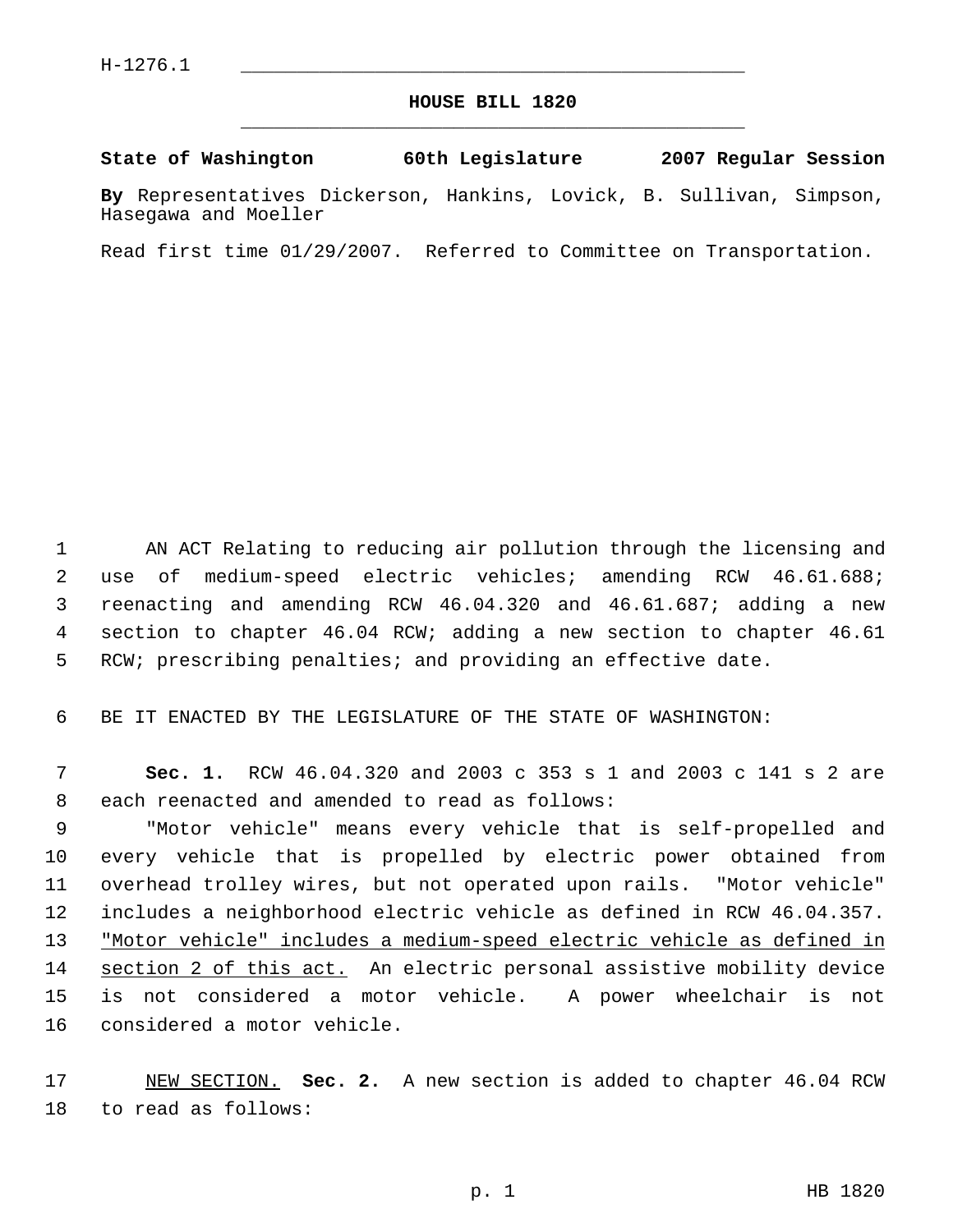"Medium-speed electric vehicle" means a self-propelled, electrically powered four-wheeled motor vehicle, equipped with a roll cage or crush-proof body design, whose speed attainable in one mile is more than thirty miles per hour but not more than thirty-five miles per hour and otherwise meets or exceeds the federal regulations set forth in 49 C.F.R. Sec. 571.500.

 NEW SECTION. **Sec. 3.** A new section is added to chapter 46.61 RCW to read as follows:

 (1) Except as provided in subsection (3) of this section, a person may operate a medium-speed electric vehicle upon a highway of this state having a speed limit of thirty-five miles per hour or less if:

 (a) The person does not operate a medium-speed electric vehicle upon state highways that are listed in chapter 47.17 RCW;

 (b) The person does not operate a medium-speed electric vehicle upon a highway of this state without first having obtained and having in full force and effect a current and proper vehicle license and display vehicle license number plates in compliance with chapter 46.16 RCW;

 (c) The person does not operate a medium-speed electric vehicle upon a highway of this state without first obtaining a valid driver's license issued to Washington residents in compliance with chapter 46.20 22 RCW;

 (d) The person does not operate a medium-speed electric vehicle subject to registration under chapter 46.16 RCW on a highway of this state unless the person is insured under a motor vehicle liability policy in compliance with chapter 46.30 RCW; and

 (e) The person operating a medium-speed electric vehicle does not cross a roadway with a speed limit in excess of thirty-five miles per hour, unless the crossing begins and ends on a roadway with a speed limit of thirty-five miles per hour or less and occurs at an intersection of approximately ninety degrees, except that the operator of a medium-speed electric vehicle must not cross an uncontrolled intersection of streets and highways that are part of the state highway system subject to Title 47 RCW unless that intersection has been authorized by local authorities under subsection (3) of this section.

 (2) Any person who violates this section commits a traffic infraction.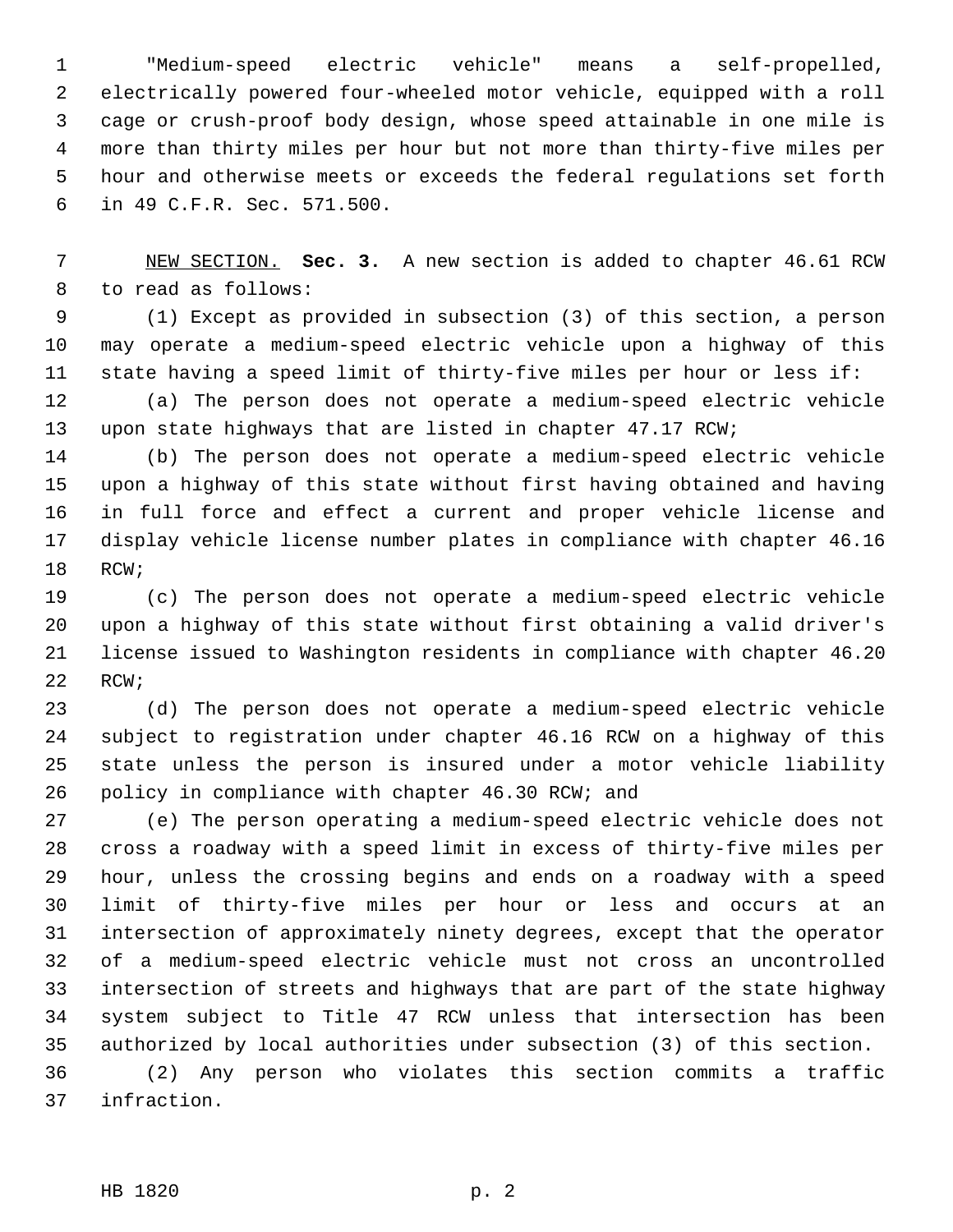(3) This section does not prevent local authorities, with respect to streets and highways under their jurisdiction and within the reasonable exercise of their police power, from regulating the operation of medium-speed electric vehicles on streets and highways under their jurisdiction by resolution or ordinance of the governing body, if the regulation is consistent with this title, except that:

 (a) Local authorities may not authorize the operation of medium- speed electric vehicles on streets and highways that are part of the state highway system subject to Title 47 RCW;

 (b) Local authorities may not prohibit the operation of medium- speed electric vehicles upon highways of this state having a speed 12 limit of thirty-five miles per hour or less; and

 (c) Local authorities may not establish requirements for the registration and licensing of medium-speed electric vehicles.

 **Sec. 4.** RCW 46.61.687 and 2005 c 415 s 1 and 2005 c 132 s 1 are each reenacted and amended to read as follows:

 (1) Whenever a child who is less than sixteen years of age is being transported in a motor vehicle that is in operation and that is required by RCW 46.37.510 to be equipped with a safety belt system in a passenger seating position, or is being transported in a neighborhood 21 electric vehicle or medium-speed electric vehicle that is in operation, the driver of the vehicle shall keep the child properly restrained as follows:

 (a) A child must be restrained in a child restraint system, if the passenger seating position equipped with a safety belt system allows sufficient space for installation, until the child is eight years old, unless the child is four feet nine inches or taller. The child restraint system must comply with standards of the United States department of transportation and must be secured in the vehicle in accordance with instructions of the vehicle manufacturer and the child restraint system manufacturer.

 (b) A child who is eight years of age or older or four feet nine inches or taller shall be properly restrained with the motor vehicle's safety belt properly adjusted and fastened around the child's body or an appropriately fitting child restraint system.

(c) The driver of a vehicle transporting a child who is under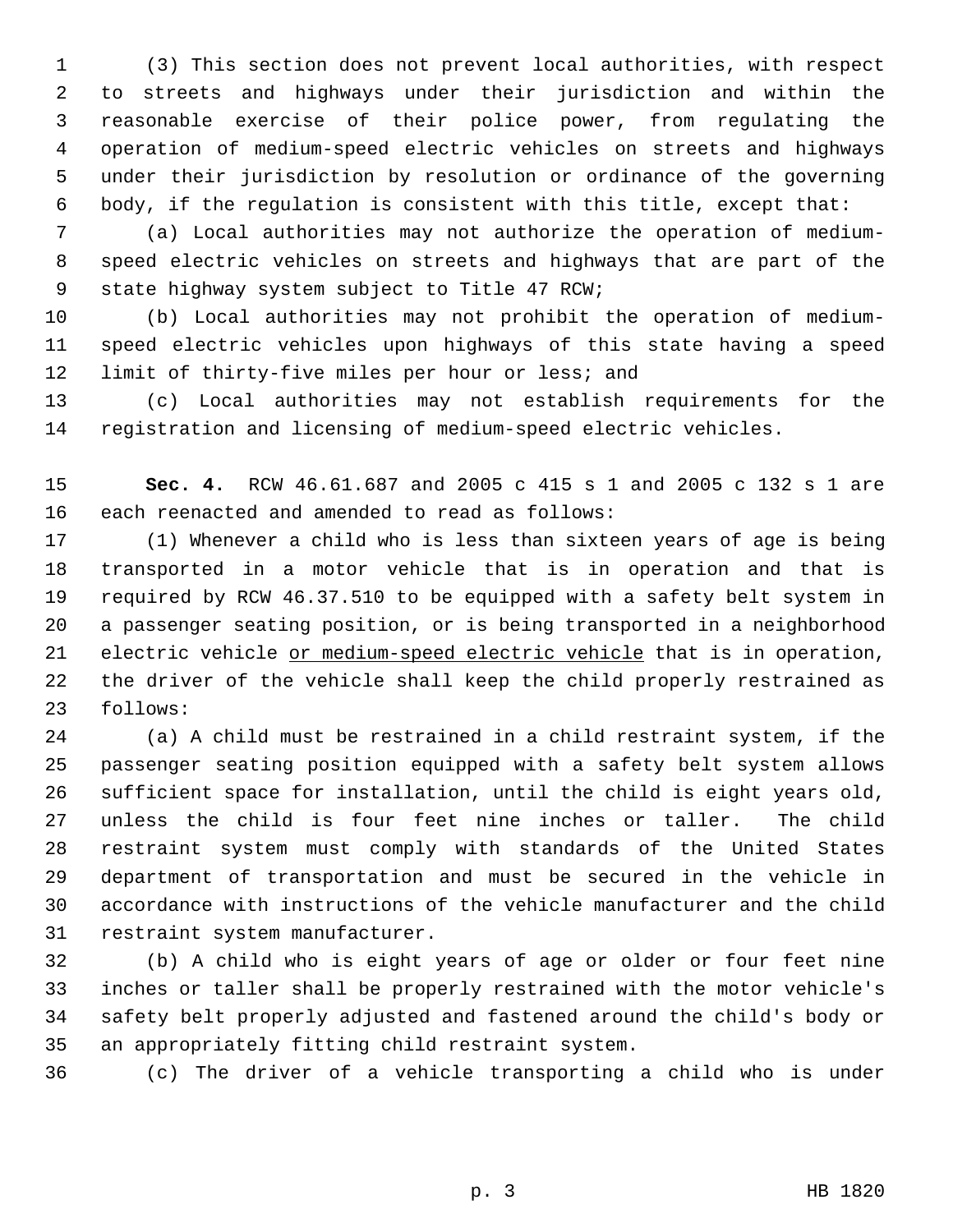thirteen years old shall transport the child in the back seat positions in the vehicle where it is practical to do so.

 (2) Enforcement of subsection (1) of this section is subject to a visual inspection by law enforcement to determine if the child restraint system in use is appropriate for the child's individual height, weight, and age. The visual inspection for usage of a child restraint system must ensure that the child restraint system is being used in accordance with the instruction of the vehicle and the child restraint system manufacturers. The driver of a vehicle transporting a child who is under thirteen years old shall transport the child in the back seat positions in the vehicle where it is practical to do so.

 (3) A person violating subsection (1) of this section may be issued a notice of traffic infraction under chapter 46.63 RCW. If the person to whom the notice was issued presents proof of acquisition of an approved child passenger restraint system or a child booster seat, as appropriate, within seven days to the jurisdiction issuing the notice and the person has not previously had a violation of this section dismissed, the jurisdiction shall dismiss the notice of traffic infraction.

 (4) Failure to comply with the requirements of this section shall not constitute negligence by a parent or legal guardian. Failure to use a child restraint system shall not be admissible as evidence of negligence in any civil action.

 (5) This section does not apply to: (a) For hire vehicles, (b) vehicles designed to transport sixteen or less passengers, including the driver, operated by auto transportation companies, as defined in RCW 81.68.010, (c) vehicles providing customer shuttle service between parking, convention, and hotel facilities, and airport terminals, and (d) school buses.

 (6) As used in this section, "child restraint system" means a child passenger restraint system that meets the Federal Motor Vehicle Safety Standards set forth in 49 C.F.R. 571.213.

 (7) The requirements of subsection (1) of this section do not apply in any seating position where there is only a lap belt available and the child weighs more than forty pounds.

 (8)(a) Except as provided in (b) of this subsection, a person who has a current national certification as a child passenger safety technician and who in good faith provides inspection, adjustment, or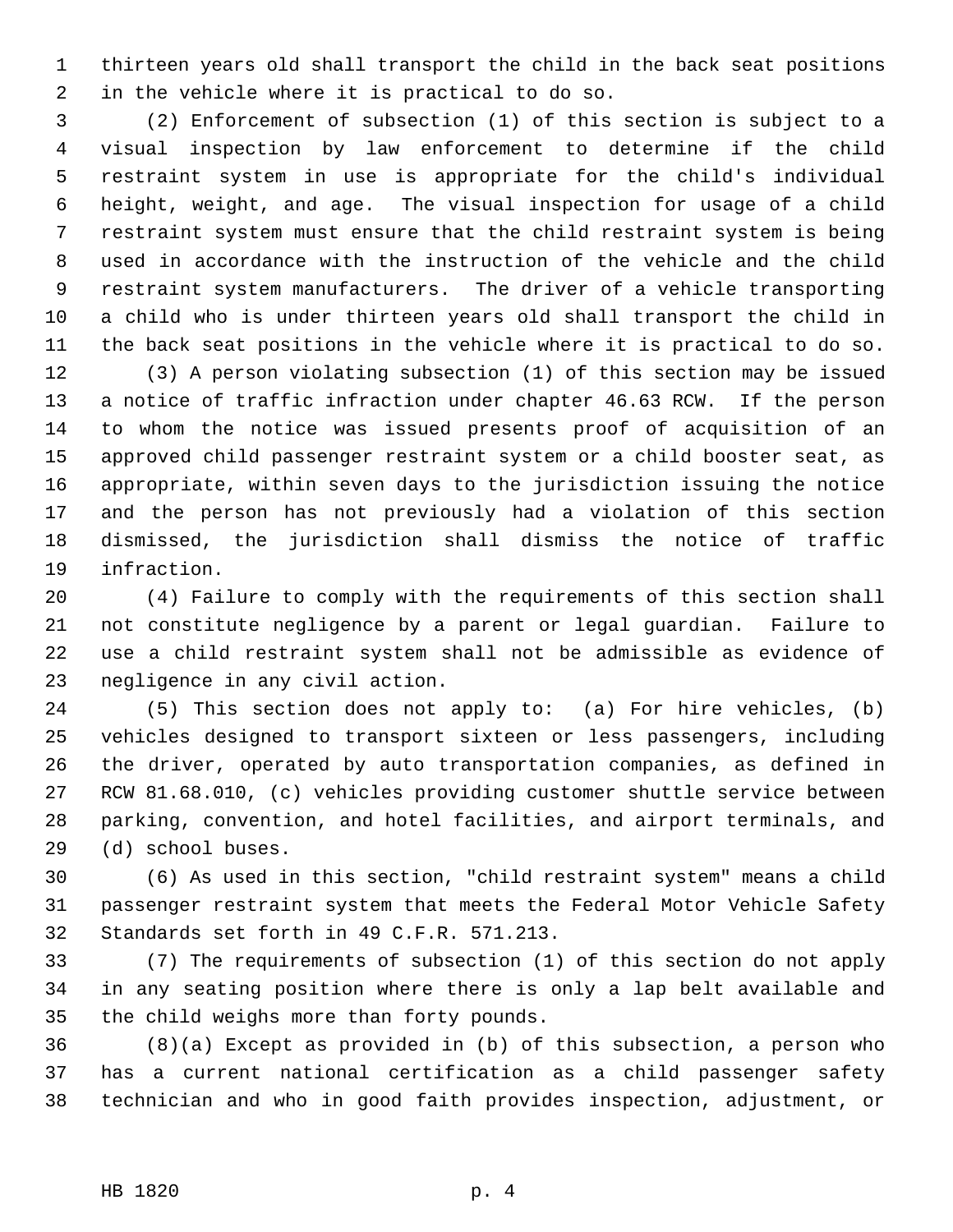educational services regarding child passenger restraint systems is not liable for civil damages resulting from any act or omission in providing the services, other than acts or omissions constituting gross negligence or willful or wanton misconduct.

 (b) The immunity provided in this subsection does not apply to a certified child passenger safety technician who is employed by a retailer of child passenger restraint systems and who, during his or her hours of employment and while being compensated, provides inspection, adjustment, or educational services regarding child passenger restraint systems.

 **Sec. 5.** RCW 46.61.688 and 2003 c 353 s 4 are each amended to read as follows:

 (1) For the purposes of this section, the term "motor vehicle" includes:

 (a) "Buses," meaning motor vehicles with motive power, except 16 trailers, designed to carry more than ten passengers;

 (b) "Multipurpose passenger vehicles," meaning motor vehicles with motive power, except trailers, designed to carry ten persons or less that are constructed either on a truck chassis or with special features for occasional off-road operation;

 (c) "Neighborhood electric vehicle," meaning a self-propelled, electrically powered four-wheeled motor vehicle whose speed attainable in one mile is more than twenty miles per hour and not more than twenty-five miles per hour and conforms to federal regulations under 25 ((<del>Title</del>)) 49 C.F.R. ((Part)) Sec. 571.500;

 (d) "Medium-speed electric vehicle" meaning a self-propelled, electrically powered four-wheeled motor vehicle, equipped with a roll cage or crush-proof body design, whose speed attainable in one mile is more than thirty miles per hour but not more than thirty-five miles per hour and otherwise meets or exceeds the federal regulations set forth in 49 C.F.R. Sec. 571.500;

 (e) "Passenger cars," meaning motor vehicles with motive power, except multipurpose passenger vehicles, motorcycles, or trailers, designed for carrying ten passengers or less; and

35  $((\text{+e})^*)$  (f) "Trucks," meaning motor vehicles with motive power, except trailers, designed primarily for the transportation of property.